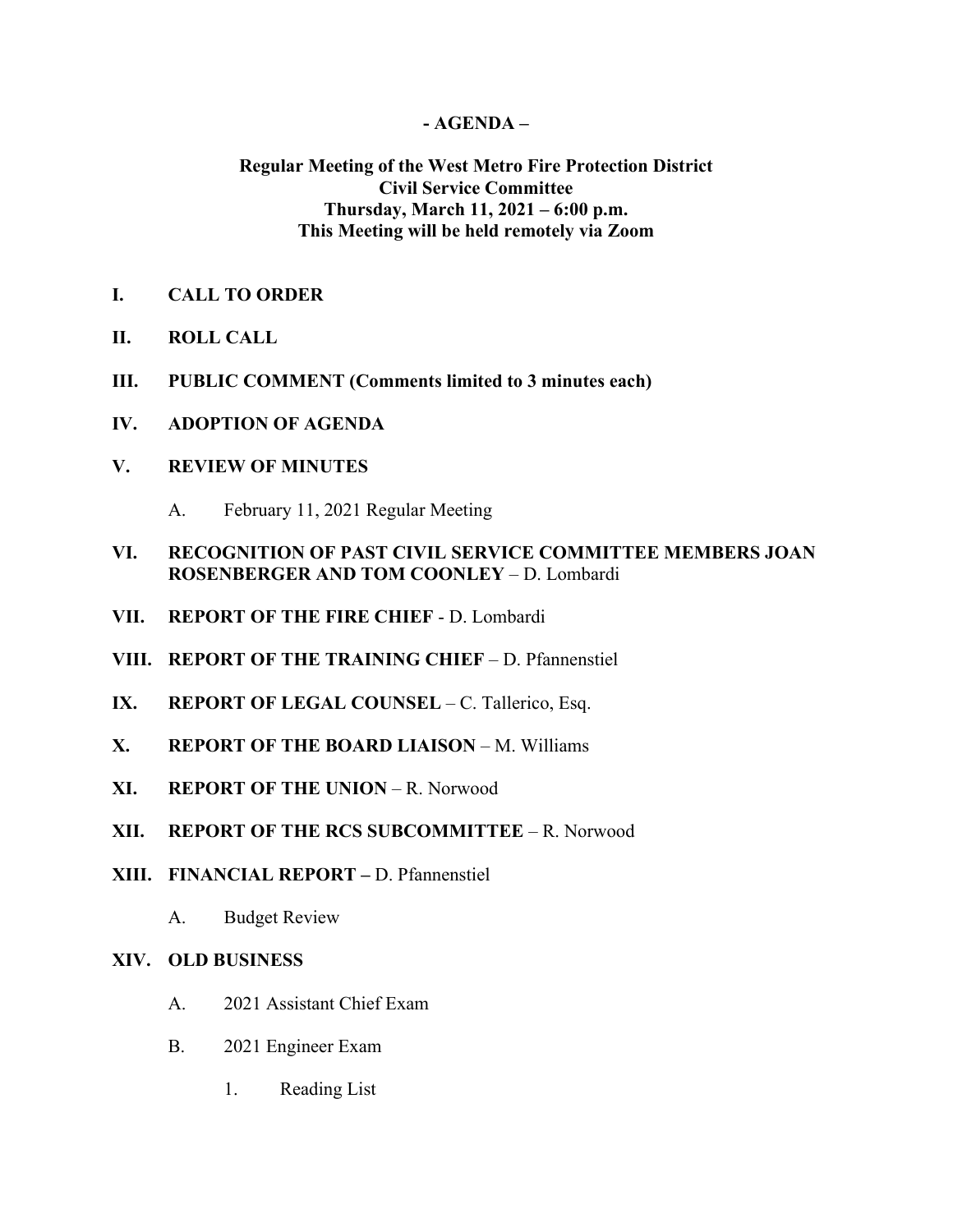- 2. Contract
- C. 3rd Grade Developing Firefighter Written Exam (21-01)

## **XV. NEW BUSINESS**

A. Certify the Top Three Names from the Eligibility Register for the Rank of Captain, and the Top Three Names from the Eligibility Register for the Rank of Lieutenant

#### **XVI. OTHER MATTERS**

# **XVII. EXECUTIVE SESSION**

## **XVIII.ADJOURNMENT**

## **XIX. ANNOUNCEMENTS**

| March 16, 2021            | 6:30 p.m., Board of Directors Meeting, 433 S.<br>Allison Parkway, Lakewood, CO      |
|---------------------------|-------------------------------------------------------------------------------------|
| April 8, 2021             | 6:00 p.m., Civil Service Committee Meeting, 3535<br>S. Kipling Street, Lakewood, CO |
| April 11 – April 17, 2021 | National Public Safety Telecommunicators Week                                       |
| April 20, 2021            | 6:30 p.m., Board of Directors Meeting, 433 S.<br>Allison Parkway, Lakewood, CO      |
| May 8, 2021               | 11:00 a.m., Colorado Fallen Firefighters Foundation<br>Memorial, Lakewood, CO       |
| May 13, 2021              | 6:00 p.m., Civil Service Committee Meeting, 3535<br>S. Kipling Street, Lakewood, CO |
| May 18, 2021              | 6:30 p.m., Board of Directors Meeting, 433 S.<br>Allison Parkway, Lakewood, CO      |
| May 16-22, 2021           | National EMS Week                                                                   |
| June 10, 2021             | 6:00 p.m., Civil Service Committee Meeting, 3535<br>S. Kipling Street, Lakewood, CO |
| June 15, 2021             | 6:30 p.m., Board of Directors Meeting, 433 S.<br>Allison Parkway, Lakewood, CO      |